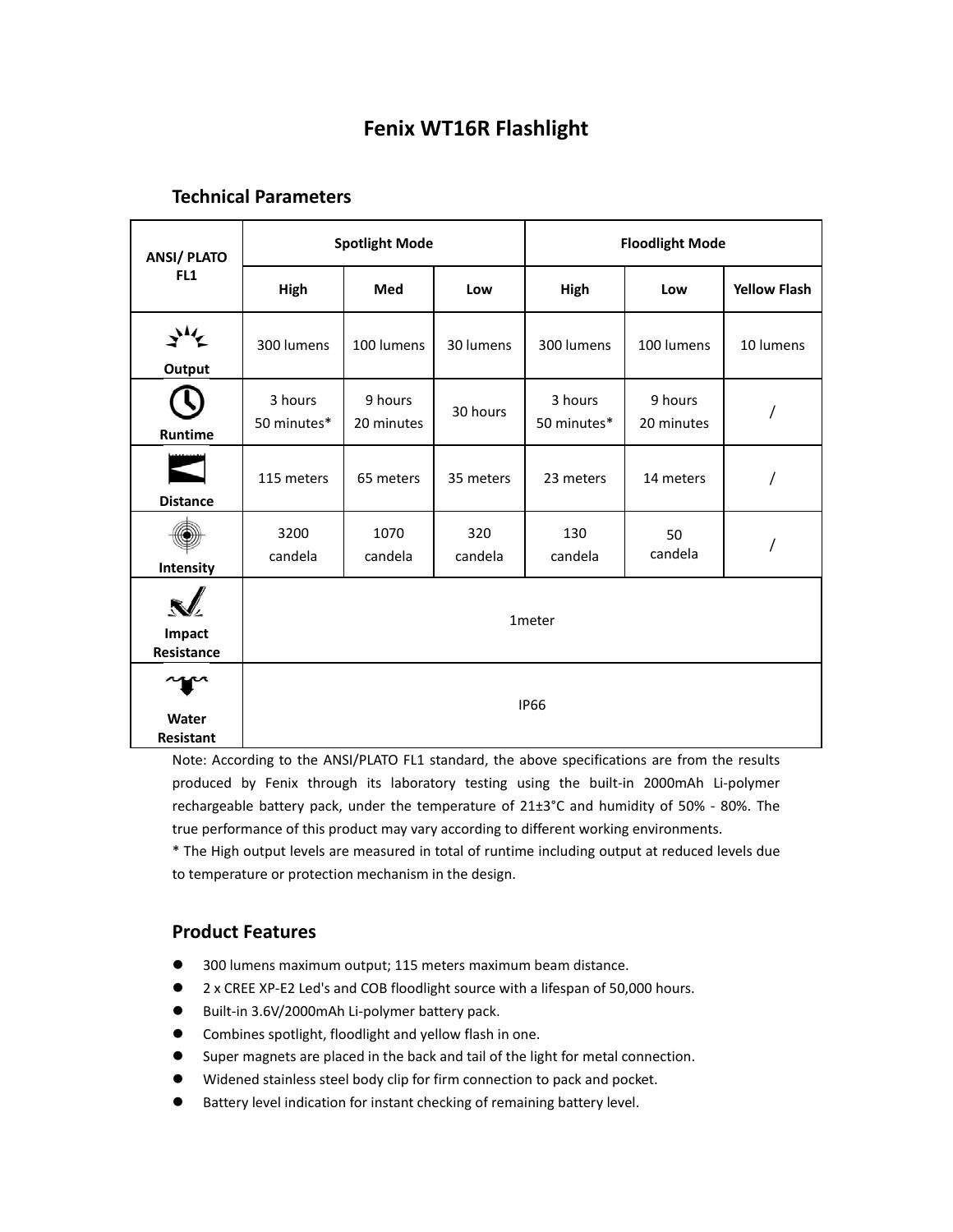- Made of quality plastics, anti-drop and anti-corrosion.
- Size: 5.00'' x 1.46'' x 1.02'' / 127 x 37 x 26 mm.
- Weight: 4.55 oz / 129 g (including battery).

### **Operating Instruction**

### **On/off**

With the light unlocked and switched off, press and hold the switch for 0.5 seconds to turn on the

light.

With the light switched on, press and hold the switch for 0.5 seconds to turn off the light.

### **Mode Switching**

In spotlight mode, press and hold the switch for 1.2 seconds to enter the last used output on floodlight mode.

In floodlight mode, press and hold the switch for 1.2 seconds to enter the last used output on spotlight mode.

#### **Output Selection**

In spotlight mode, single click the switch to cycle through Low→Med→High.

In floodlight mode, single click the switch to cycle through Low→High→Yellow Flash.

### **Lock/Unlock**

#### **Lock**

With the light unlocked and switched off, double click the switch, the light will blink twice on Low of spotlight to indicate locked status.

#### **Unlock**

With the light locked and switched off, double click the switch, the light will be unlocked and activated with 2‐second blinks on Low of spotlight.

In locked status, clicking or pressing the switch will activate 2 one‐second blinks to indicate locked status.

#### **Intelligent Memory Circuit**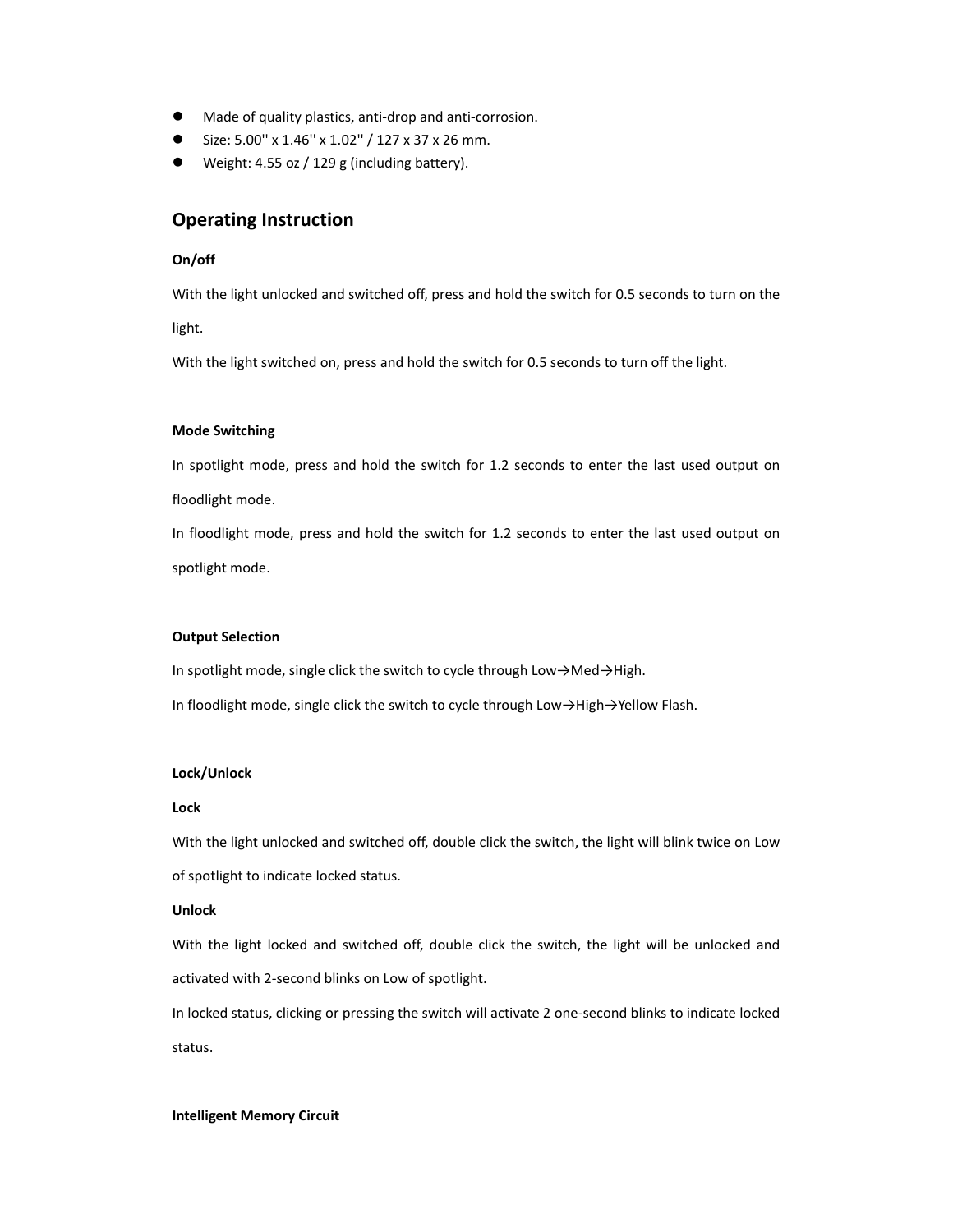The light memorizes the last selected output. When turned on again the previously used output will be recalled.

## **Charging**

1. First switch off the light and plug the USB A socket of the charging cable into an electrical outlet, then connect the USB Type‐C socket of the charging cable to the light.

2. The indicator will display red while charging, and will turn to green when fully charged.

3. Be sure to close the anti‐dust cover once charging is completed.

Note:

1. Low output level of both modes and Yellow Flash are available when charging.

2. The normal charging time is approximately 1 hour and 40 minutes with a 5V/2A adapter from depletion to full charging.

3. Recharge a stored light every four months to maintain optimum performance of the battery.

### **Battery Level Indication**

With the light switched off, single click the switch to check the battery status, the indicator will last for 5 seconds. Green light on: saturated 100% ‐ 85% Green light flashes: sufficient 85% ‐ 50% Red light on: poor 50% ‐ 25% Red light flashes: critical 25% ‐ 1%

### **Intelligent Overheat Protection**

The light will accumulate a lot of heat when used on High modes for extended periods. With the light switched on, if High are being selected for over 5 minutes, the spotlight will gradually downshift to 200 lumens and the floodlight will gradually downshift to 150 lumens..

### **Low Voltage Warning**